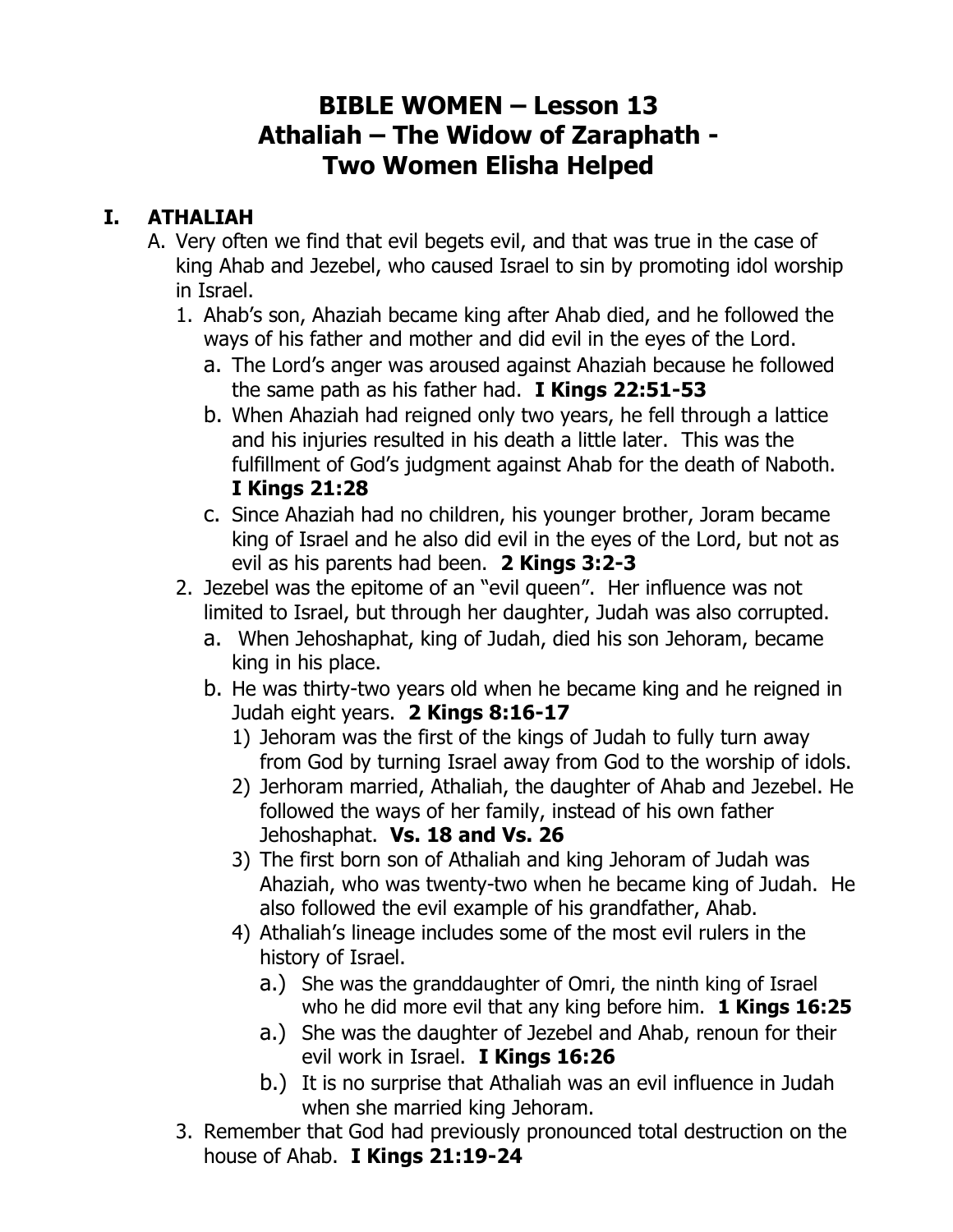- a. God chose Jehu, son of Nimshe to replace Ahaziah as king AND to wipe out every member of Ahab's family. **2 Kings 10:11**
- b. King Ahaziah was also killed by Jehu.
- B. When Athaliah, the mother of Ahaziah, saw that her son was dead she proceeded to destroy the whole royal family of the house of Judah in order to claim the throne for herself. **2 Chronicles 22:10**
	- 1. At this time Jehosheba, the daughter of king Jehoram and Athaliah, was married to the high priest Jehoiada. She was king Ahaziah's sister.
		- a. When she saw that her mother was killing the whole royal family (her own children and grandchildren), Jehosheba took the infant son of Ahaziah and hid him from Athalia and he survived. **2 Chron. 22:11**
		- b. The child, Joash, remained with his aunt Jehosheba for six years while Athaliah ruled as queen of Judah (the only queen that ever ruled over God's chosen people). **Vs. 12**
	- 2. In the seventh year of Athaliah's reign as queen, the high priest, Jehoiada took action to have Joash anointed as the king of Judah.
		- a. He gathered all of the Levites and the heads of the Israelite families from all of the towns in Judah.
		- b. He assembled them in Jerusalem and explained that King Ahaziah's son had survived and was the rightful king of Judah.
		- c. Jehoiada convinced them to protect the child so that he could be made king. **2 Chronicles 23:9-10**
		- d. Jehoiada placed the crown on the boy and presented him with a copy of the Law of Moses and they all proclaimed him king, shouting "Long live the king!" **Vs. 11**
	- 3. When Athaliah heard the noise of the people, she went to them at the temple of the Lord and shouted, "Treason!" (Of course, she didn't consider killing all of her children and grandchildren to secure her position as queen as treason, I suppose.)
		- a. Jehoiada, the priest, instructed the commanders of the soldiers to bring her back.
		- b. They were to kill anyone who followed her and that they should not kill her at the temple. **Vs. 14**
		- c. They captured her at a gate of the palace and put her to death there.
	- 4. Jehoiada then made a covenant with the people to tear down the temple of Baal.
		- a. They also tore down the altars and the idols Athaliah had built.
		- b. Then they killed the priest of Baal.
		- c. Jehoiada then took Joash to the palace and seated him on the royal throne.
		- d. All of the people rejoiced and the city was calm because Athaliah was dead.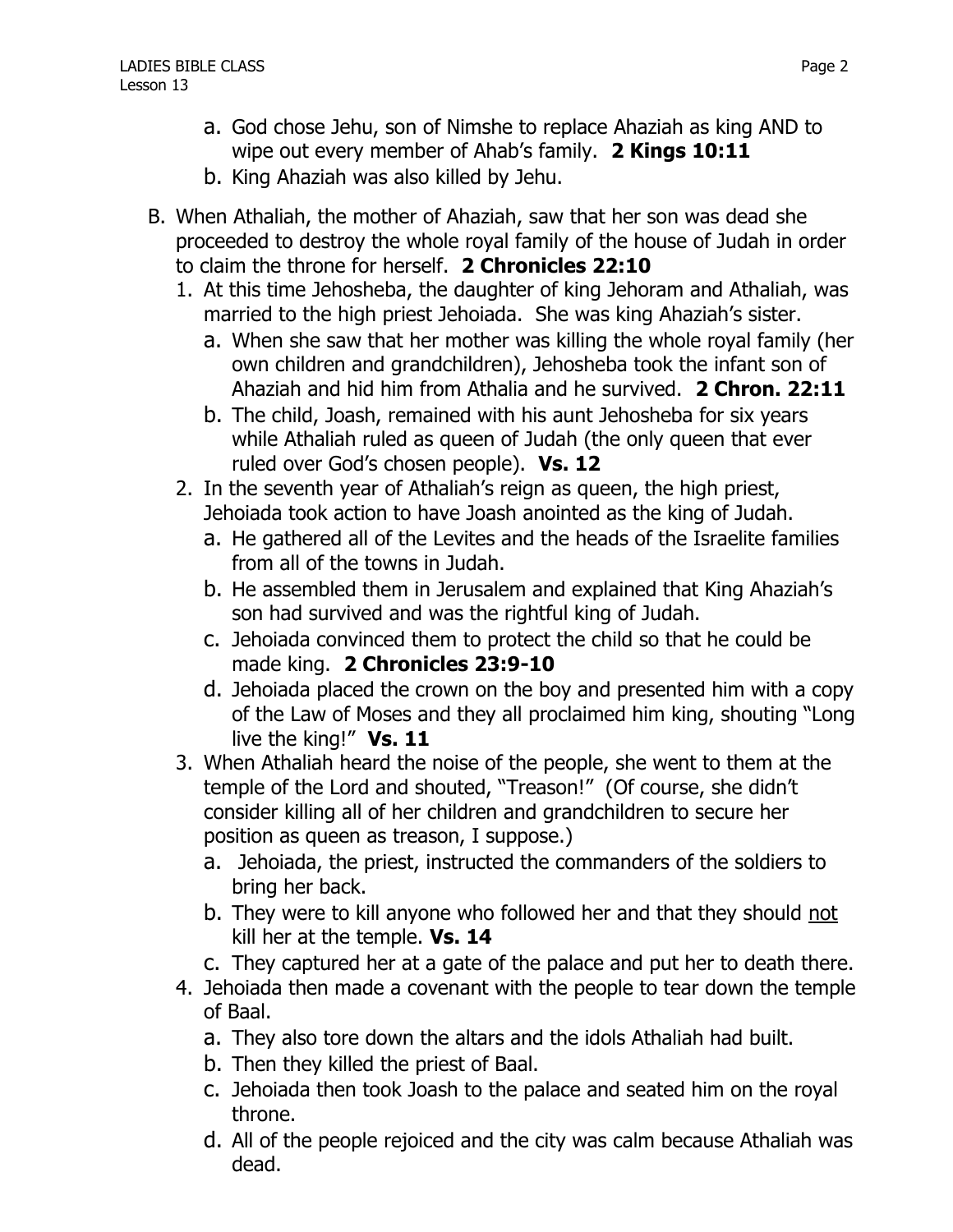- a. During his reign he repaired the temple and replaced its furnishings which had been destroyed while Ahaziah and Athaliah ruled. This took many years to accomplish.
- b. Joash did what was right in the eyes of the Lord as long as Jehoiada lived.
- c. But when the priest, Jehoiada died, the people reverted back to worshiping idols again.
- d. God sent prophets to warn them of their sin, but they would not listen. God even sent Zechariah, the son of Jehoiada , but by order of king Joash, Zechariah was stoned to death. **2 Chronicles 24:21**
- e. Because the king and the people had forsaken God, He allowed the army of Aram to defeat Judah and plunder the land of its valuables.
- 6. King Joash was severely wounded. **2 Chronicles 24:25** 
	- a. His officials conspired against him for murdering Zechariah.
	- b. They murdered Joash in his bed, but he was not buried among the tombs of the kings.
- C. It is difficult to imagine two more evil women than Jezebel and her daughter, Athaliah.
	- 1. They were both in positions of power where they might have made a very positive contribution to the nations of Israel and Judah.
		- a. Science has debated whether a person is more influenced by their environment or their genes (inherited traits).
		- b. Even within the last one hundred years or so in America, some have insisted that "bad blood" is passed from one generation to another and that one is doomed to be either good or evil based on their ancestors.
	- 2. In **Ezekiel 18** God sent a strong message to the people of Israel on this very subject. He said:
		- a. The people have a proverb that says, "The parents eat sour grapes, and the children's teeth are set on edge." **Ezekiel 18:2**
		- b. God said, "you shall no longer use this proverb in Israel. <sup>4</sup> "Behold, all souls are Mine; the soul of the father as well as the soul of the son is Mine; the soul who sins shall die." **Vs. 3**
		- c. Then He gave some specific examples:
			- 1) Suppose a righteous man obeys God's commands and does all that he should to please God. **Vs. 5-8**
			- 2) That man is righteous and he will surely live. **Vs. 9**
			- 3) However, this righteous man has a violent son, who shed blood, oppresses the poor and needy, commits robbery, and worships idols.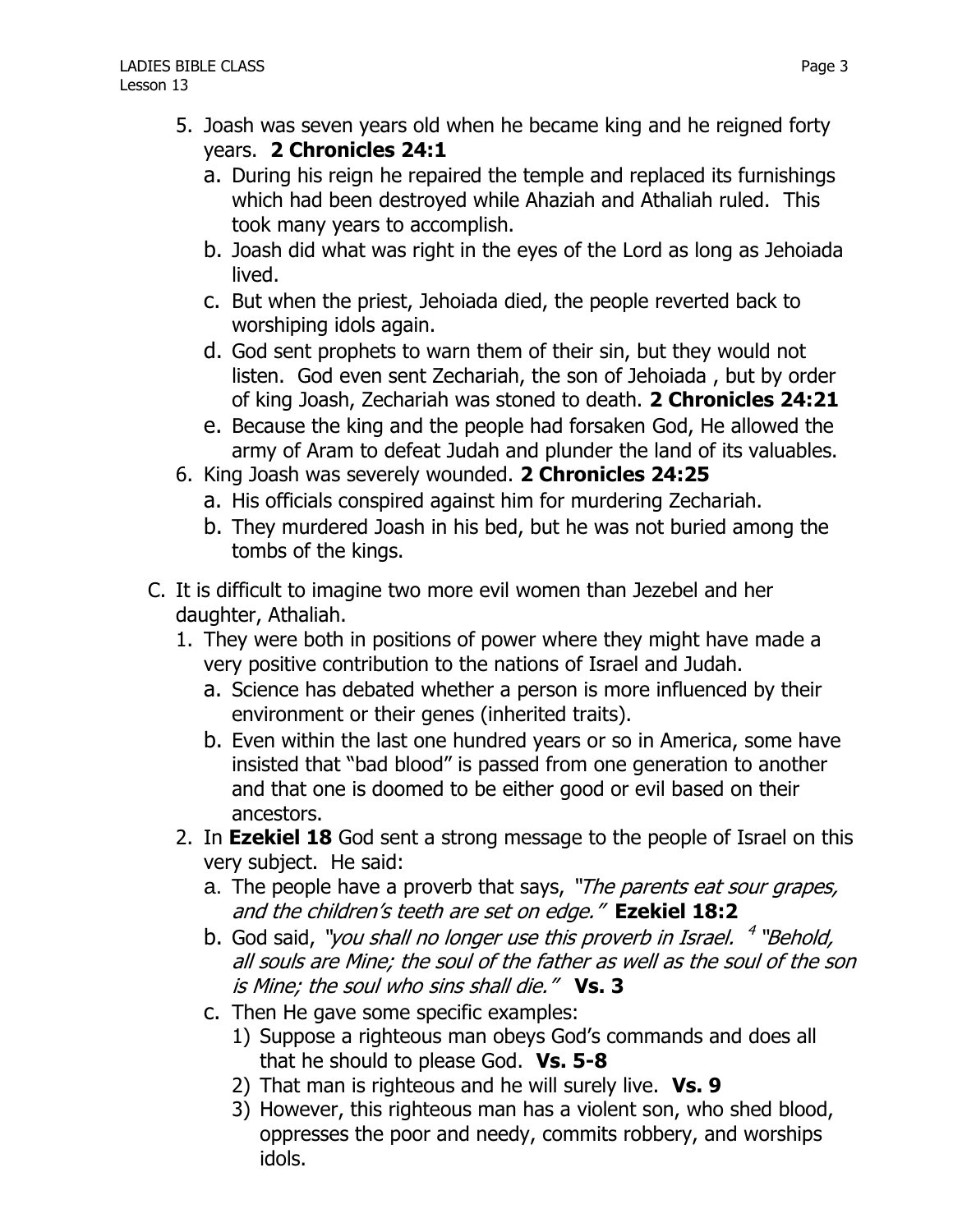- 4) Will this man live because his father was righteous? The answer "He will NOT."
- 5) Then suppose that this son also has a son who sees all of the sins of his father and yet he does not do such things himself. Instead he gives food to the hungry, provides clothing for the naked and he does not mistreat anyone.
- 6) This son of the third generation will not be punished for the sins of his father.
- 7) Conclusion: The son does not share the guilt of his father since he has done what is just and right and kept the Lord's commandments.
	- a.) The righteousness of the righteous will be credited to them, and the wickedness of the wicked will be charged against them. **Vs. 20**
	- b.) If a wicked person turns away from his sins and keeps the commandments of God, then he will also live. None of his offenses will be remembered against him. But because of the righteous things he has done, he will live. **Vs. 21**
	- c.) If a righteous person turns from their righteousness and commits sin and does the same wicked deeds as the wicked person does, then none of the righteous things that a person has don will be remembered. Because of his unfaithfulness, he will be guilty of the sins he has committed and he will die. **Vs. 24**
	- d.) God will judge each according to his own ways, therefore, repent and live! **Vs. 30**
	- e.) This should be very comforting to God's people. We each have control of our soul's destiny, depending upon our faithful obedience to God. That is still true for Christians today.
- D. While Jezebel and Athaliah were definitely influenced by the evil of their parents, they are not excused from their own evil deeds.
	- 1. No one is so evil that he cannot turn to God in repentance and begin to live a righteous life.
	- 2. Good and evil are choices that everyone who lives must make for themselves.
	- 3. Righteous parents can teach their children to be righteous, but they cannot "be righteous for them".
	- 4. Jesus said, **Matthew 5:6** "Blessed are those who hunger and thirst for righteousness for they will be filled."
		- a. That hunger is filled by the word of God.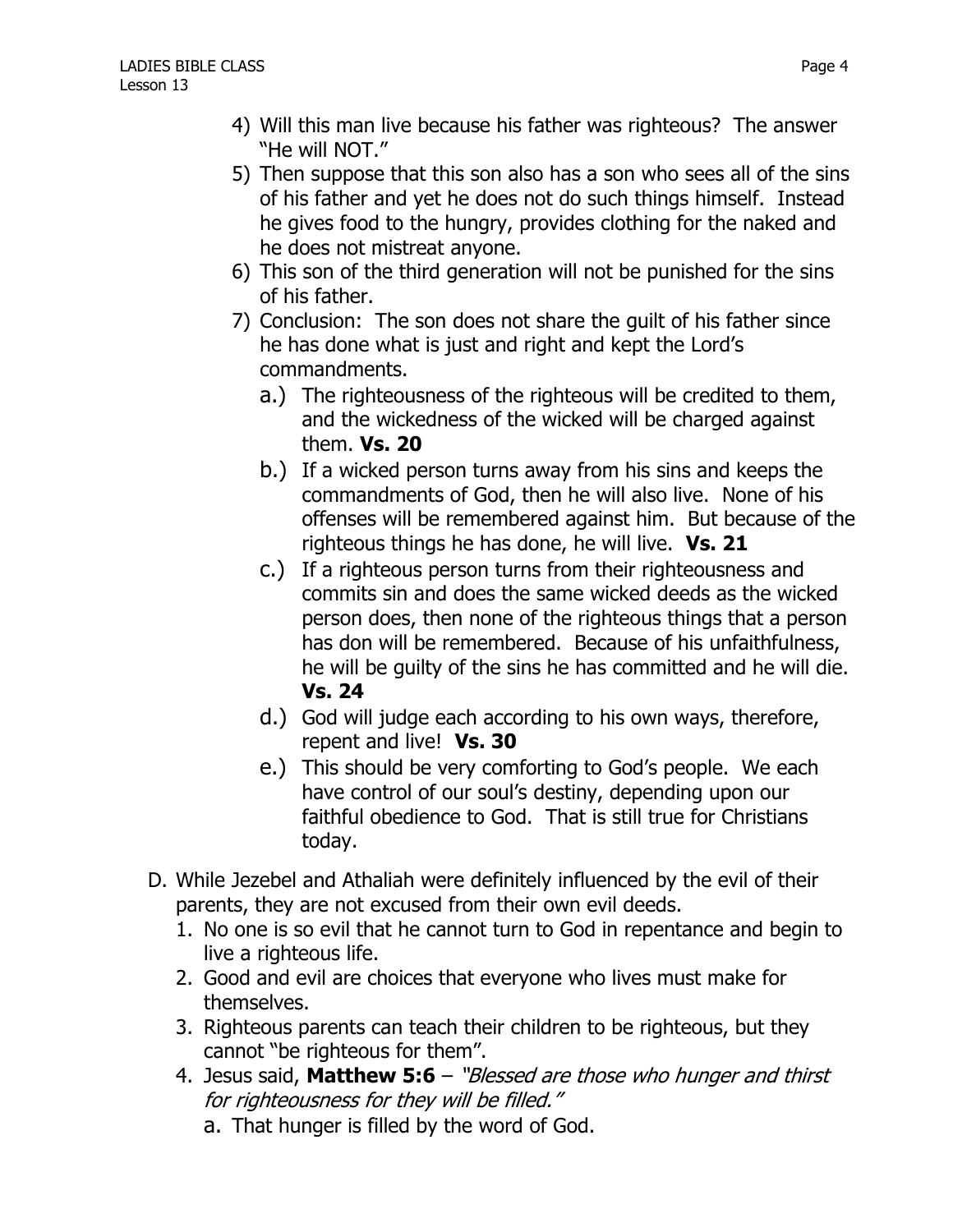- b. **Hebrews 5:12-14** " 12 In fact, though by this time you ought to be teachers, you need someone to teach you the elementary truths of God's word all over again. You need milk, not solid food! <sup>13</sup> Anyone who lives on milk, being still an infant, is not acquainted with the teaching about righteousness. <sup>14</sup> But solid food is for the mature, who by constant use have trained themselves to distinguish good from evil."
- c. We cannot distinguish good from evil by using standards set by men. Only the word of God can help us know what is good and what is evil.
- d. Jezebel and Athaliah had the same opportunity to choose good, but they chose evil instead. And there was no limitation to the evil they practiced.

## **II. THE WIDOW OF ZAREPHATH (of Sidon)**

- A. The time period of the events about the Widow of Zarephath occurred while Ahab was still king in Israel and Jezebel was killing the prophets of God.
	- 1. I skipped these events so that the lineage of the Jezebel and Athaliah could be established more clearly.
	- 2. Elijah was the prophet when Ahab was king of Israel. **I Kings 17**
		- a. He informed Ahab that God was going to withhold rain in the land for a few years. **Vs. 1**
		- b. Elijah left Ahab and God told him to go eastward to hide in the Kerith Ravine. There the ravens provided Elijah with bread and meat every morning and every evening and he drank from the brook.
		- c. After a while the brook dried up because there was no rain.
		- d. God told Elijah to go to Zarephath where he would meet a widow whom God had directed to give food to Elijah.
		- e. So Elijah went to Zarapheth and saw a widow gathering sticks.
		- f. He called out to her and asked her to bring him a little water in a jar and a piece of bread. **Vs. 10-11**
		- g. The widow told Elijah that she didn't have any bread, only a handful of flour in a jar and a little olive oil in a jug.
		- h. She was gathering sticks to build a fire to bake a little bread for her and her son, which would be their last meal before starving to death.
		- i. Elijah said, **I Kings 17:13-14** "<sup>13</sup>Don't be afraid. Go home and do as you have said. But first make a small loaf of bread for me from what you have and bring it to me, and then make something for yourself and your son. 14 For this is what the LORD, the God of Israel, says: 'The jar of flour will not be used up and the jug of oil will not run dry until the day the LORD sends rain on the land.'"
		- j. The widow went away and did as Elijah had told her.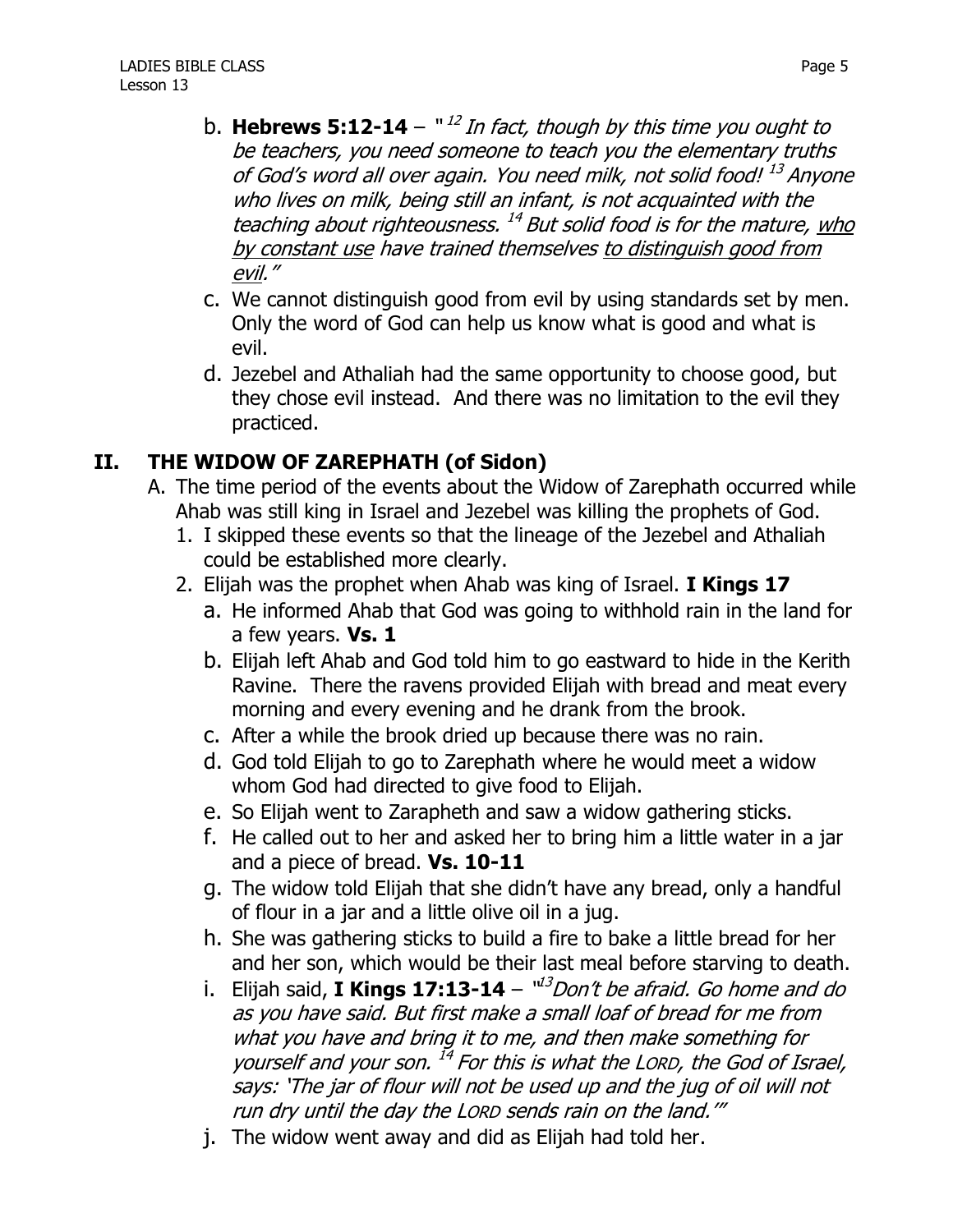- 1) There was food every day for Elijah and for the woman and her son. **Vs. 15**
- 2) The jar of flour was not used up and the jug of oil did not run dry, just as the Lord had promised.
- 3. Some time later the son of the widow became ill.
	- a. He grew worse and worse and finally he stopped breathing.
	- b. She went to Elijah and said, "What do you have against me, man of God? Did you come to remind me of my sin and kill my son?"
	- c. Elijah took the boy from her arms and carried him to the upper room where he was staying, and laid him on his bed.
	- d. Then Elijah cried out to the Lord, "Lorp my God, have you brought tragedy even on this widow I am staying with, by causing her son to die?" **Vs. 20**
	- e. Then Elijah stretched himself out on the boy three times and cried out to the Lord, "Lord my God, let this boy's life return to him.!"
	- f. The Lord heard Elijah's cry, and the boy's life returned to him, and he lived.
	- g. Elijah carried the boy down and gave him to his mother alive.
	- h. The widow said, "Now I know that you are a man of God and that the word of the Lord from your mouth is the truth."
- B. I can't even imagine the faith it would take to give a stranger the very last few bites of food you have to feed your only child, knowing that they would soon starve to death.
	- 1. The lack of rain had resulted in a severe famine in the land.
	- 2. The little bit of flour and oil was not only her last bit of food, she had no hope of finding more food.
	- 3. Everyone was suffering from the famine, but a widow with no husband to help provide for the family made her circumstances ever more severe.
	- 4. The Law of Moses provided for the poor and hungry by allowing them to gather what was left in the fields after the reapers harvested the crops.
	- 5. With no rain for three years, there were no crops in the fields to harvest which meant that the poor were worse off than anyone else.
	- 6. God chose this woman to reinforce Elijah's own faith as well.
		- a. Elijah had been brutally persecuted by Ahab and Jezebel.
		- b. He was so discouraged he wanted to die.
		- c. He thought that he was the only one left who was faithful to God.
		- d. Imagine how impressed Elijah must have been to see the amazing faith of this woman.
	- 7. God used their dire situation to magnify the fact that He is still in control and that He takes care of His own.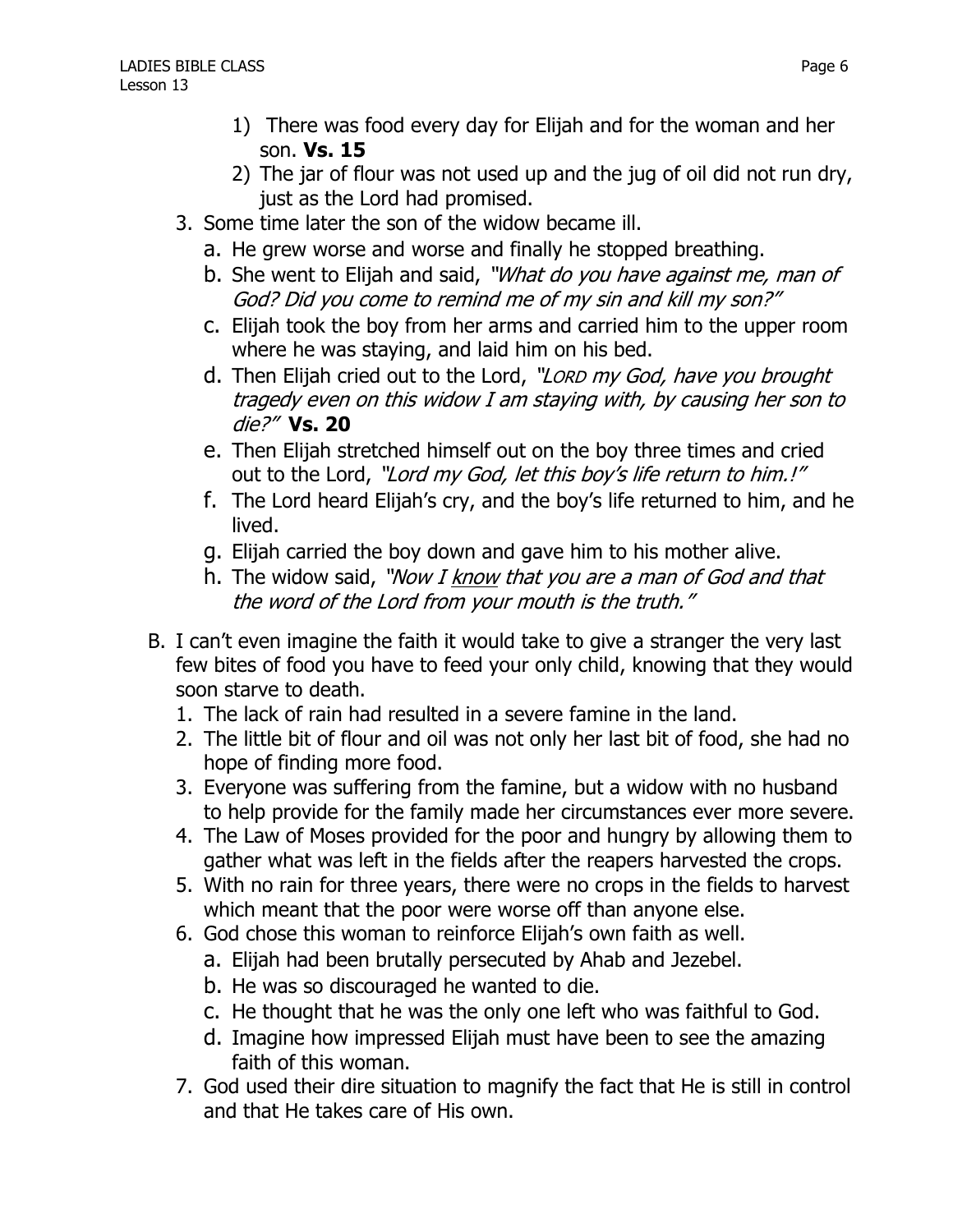- C. While we have not witnessed such miracles ourselves, these records have been preserved by God to encourage us still today.
	- 1. Jesus teaches a lesson on trusting God to care for His children in **Luke 12:22-31** – "<sup>22</sup>Then He said to His disciples, "Therefore I say to you, do not worry about your life, what you will eat; nor about the body, what you will put on. <sup>23</sup> Life is more than food, and the body is more than clothing. <sup>24</sup> Consider the ravens, for they neither sow nor reap, which have neither storehouse nor barn; and God feeds them. Of how much more value are you than the birds? <sup>25</sup> And which of you by worrying can add one cubit to his stature? <sup>26</sup> If you then are not able to do the least, why are you anxious for the rest?<sup>27</sup> Consider the lilies, how they grow: they neither toil nor spin; and yet I say to you, even Solomon in all his glory was not arrayed like one of these. <sup>28</sup> <u>If then God</u> so clothes the grass, which today is in the field and tomorrow is thrown into the oven, how much more will He clothe you, O you of little faith? <sup>29</sup> And do not seek what you should eat or what you should drink, nor have an anxious mind. <sup>30</sup> For all these things the nations of the world seek after, and your Father knows that you need these things.  $^{31}$  But seek the kingdom of God, and all these things shall be added to you."
	- 2. The widow of Zarapheth, and perhaps even Elijah, learned this lesson in an amazing way.
	- 3. Stress is considered a great contributor to many health problems. How much more stressed could one be than to have to watch your only child starve to death before your very eyes and have no way to stop it.
	- 4. How grateful to God she must have been for his loving care.
	- 5. Think how much less stress we would have in our lives if we could give up worrying about "tomorrow" and just be thankful for the blessings of "today".

## **III. Women helped by Elisha – The Widow's Oil – The Shunamite Woman**

- A. When Elijah's work was finished, God took Him up into heaven in a chariot of fire. **2 Kings 2**
- B. Elisha was selected to take Elijah's place at about the same time that Jehoram, son of Jehoshaphat became king in Judah.
	- 1. Elisha began performing miracles immediately after receiving a double portion of the spirit from Elijah:
		- a. He crossed the Jordan River on dry land. **2 Kings 2:14**
		- b. He turned a bad water supply into pure water for a city. **Vs 19-22**
	- 2. **2 Kings 4:1** A widow who was the wife of one of the sons of the prophets came to Elisha seeking help.
		- a. She said, "My husband, who feared the Lord, is dead. His creditor is coming to take my two sons to be his slaves."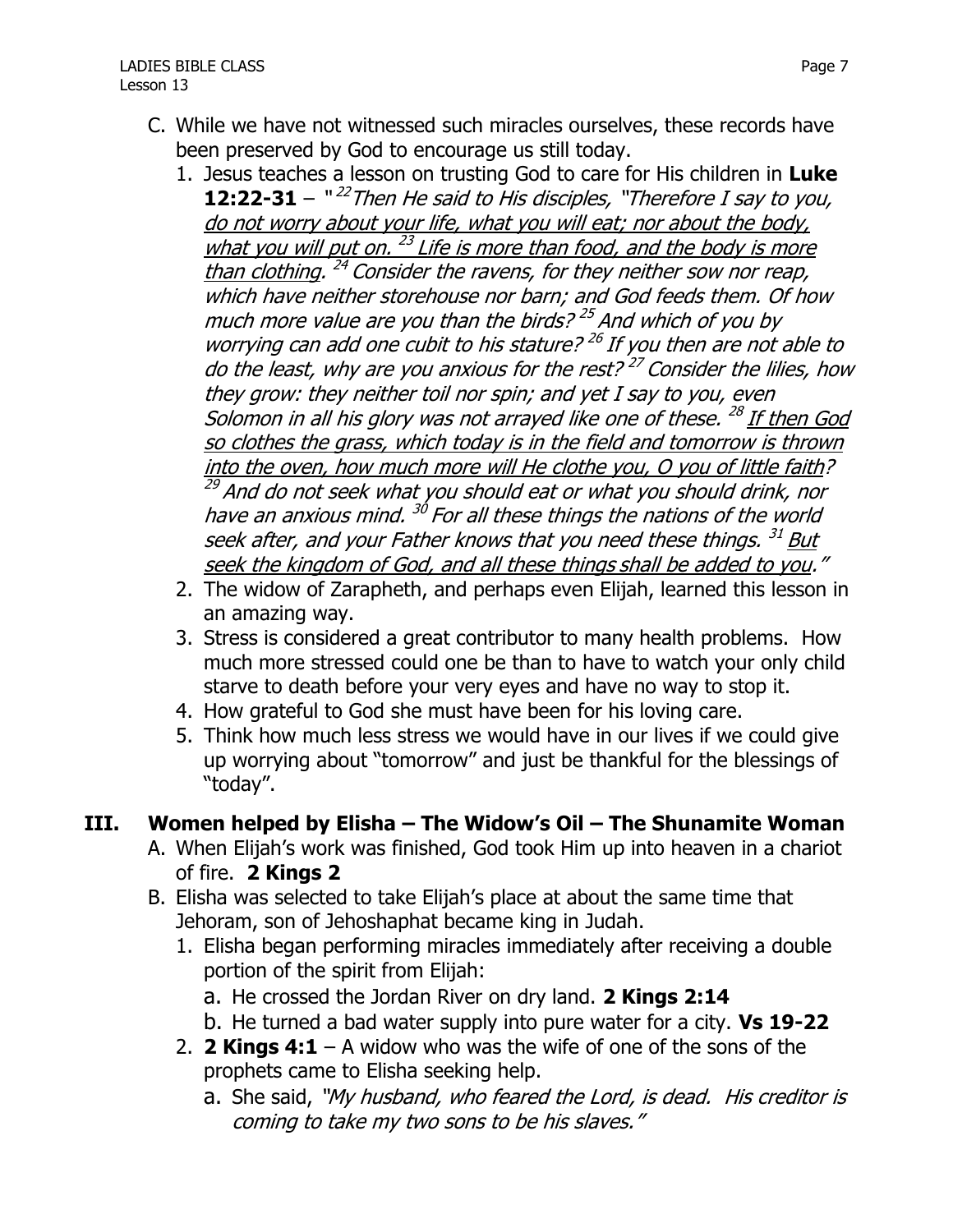- b. Elisha asked, "What shall I do for you? What do you have in your house"
- c. She replied, "I have nothing in the house but a jar of oil." **Vs. 2**
- d. Then he said, "Go, borrow vessels from everywhere, from all your neighbors – empty vessels; do not gather just a few. And when you have come in, you shall shut the door behind you and your sons; then pour your oil into all of those vessels, and set aside the full ones." **Vs. 3-4**
- e. The widow did as Elisha commanded and she began to pour the oil into the vessels.
- f. She filled one vessel after another until she had filled every vessel. **Vs. 6**
- g. Elisha told her to go and sell the oil and pay her debt so that her sons would not be taken as slaves.
- 3. This widow had done all she could to feed her son during the famine, yet when she was called upon to help someone else, she did not hesitate.
	- a. This woman stands on the same plane as the poor woman in **Mark 12:41-44.** "<sup>41</sup> Now Jesus sat opposite the treasury and saw how the people put money into the treasury. And many who were rich put in much. <sup>42</sup> Then one poor widow came and threw in two mites, which make a quadrans. <sup>43</sup> So He called His disciples to Himself and said to them, "Assuredly, I say to you that this poor widow has put in more than all those who have given to the treasury; <sup>44</sup> for they all put in out of their abundance, but she out of her poverty put in all that she had, her whole livelihood."
	- b. These two minas equaled 1/8 of the value of the Greek's smallest coin.
	- c. It is surprising that this poor woman contributed anything at all since she was so very poor.
	- d. Not only did she contribute, but she didn't even hold one coin back for herself.
	- e. In all likelihood, she wished that she could have given more, but this was all she had.
	- f. No doubt, she felt that such a little contribution would not make much difference in the treasury of the Lord, but she very much wanted to help anyway, unlike Ananias and Sapphira who exaggerated the amount of their gift in order to receive the praise of men. **Acts 5:1-6**
	- g. We could certainly learn a lot from these two women about generosity.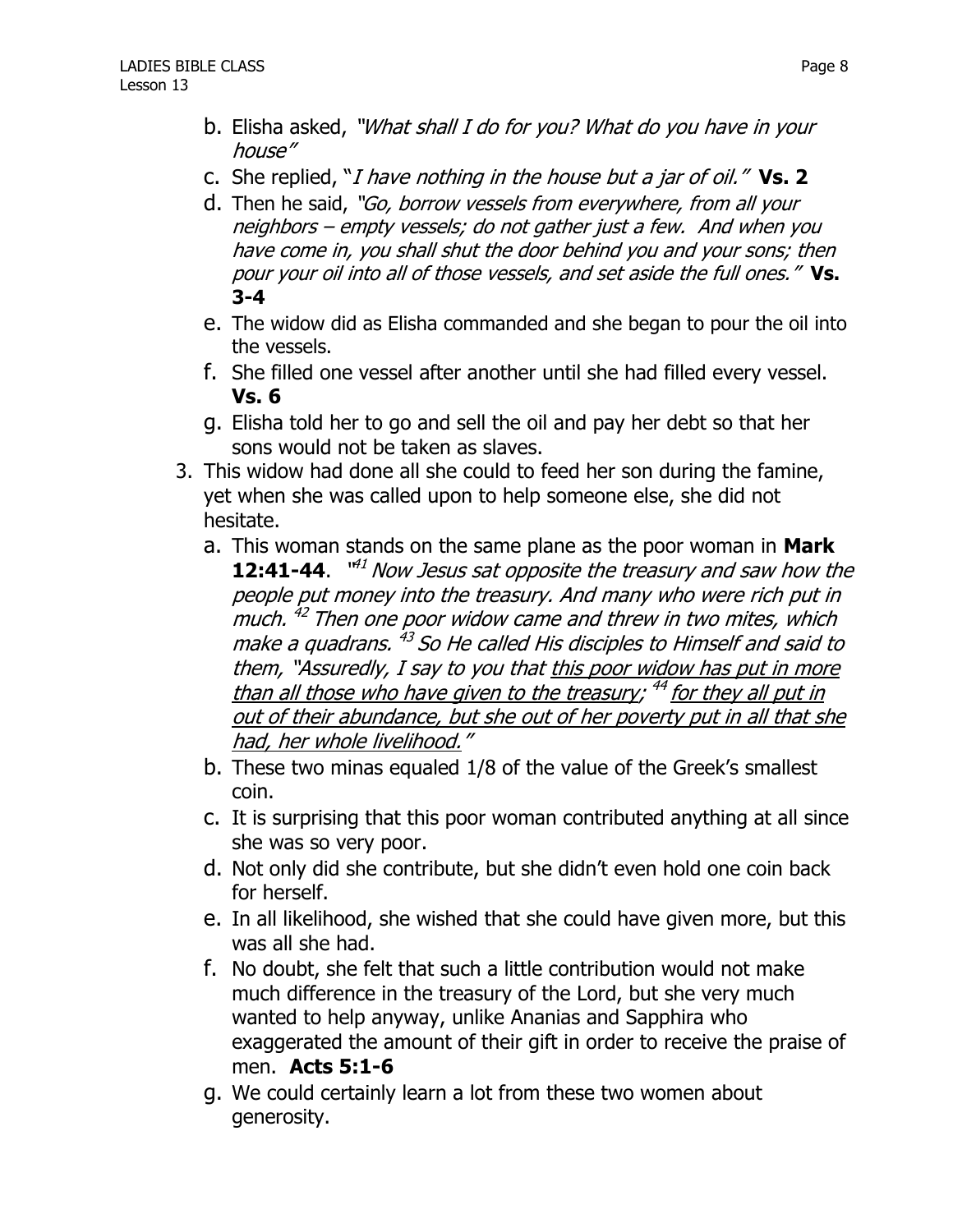- h. Not only were they generous, which is easy when you have an abundance yourself, but they were generous in a sacrificial way. They did not give from an abundance.
- i. They truly practiced the teaching that Paul later gave to Christians in **Philippians 2:4** – "Let each of you look out not only for his own interests, but also for the interests of others."
- C. The second woman Elisha helped lived in Shumen and she was well known in the community, although her name is not given. **2 Kings 4:8**
	- 1. The woman offered food to Elisha who was visiting there.
		- a. Afterward, Elisha visited her home often when he was passing by.
		- b. The woman told her husband that Elisha was a man of God and that he came to their town regularly.
		- c. She wanted to build a small room with a bed, a table, a chair and a lamp stand that would always be available to Elisha when he came to their town. **Vs. 9-10**
		- d. After a while, Elisha sent his servant, Gehazi, to ask this woman what Elisha could do for her in appreciation for her generosity.
		- e. Gehazi told Elisha that the woman had no children and her husband was old.
		- f. Elijah called the woman to him and said, "About this time next year you shall embrace a son." **Vs. 16**
		- g. The woman could hardly believe her ears and said, "You are a man of God. Don't lie to me."
		- h. Elisha's prophecy came true and she gave birth to a son the next year.
	- 2. As the child grew, one day as he was helping his father and some servants with reaping, he said, "My head! My head!" Vs. 18
		- a. The servants carried the boy back to his mother, who held him on her lap until noon and then he died.
		- b. The woman asked her husband to get her one of the donkeys so that she could go to the man of God and bring him back. **Vs. 22**
		- c. When Elisha saw her coming from far off, he sent Gehazi out to meet her and find out if everything was alright with her family.
		- d. When she approached Elisha she fell down at his feet in deep distress and said, "Did I ask a son of my lord? Did I not say, 'Do not deceive *me'?"* She couldn't understand why Elisha had offered to give her a son only for God to take him back in death.
		- e. Elisha told Gehazi to get ready to take his staff and place it on the face of the child. Gehazi was not to stop to speak to anyone along the way.
		- f. The woman refused to go back without Elisha, so they followed Gehazi back to the boy who was lying dead on his bed.